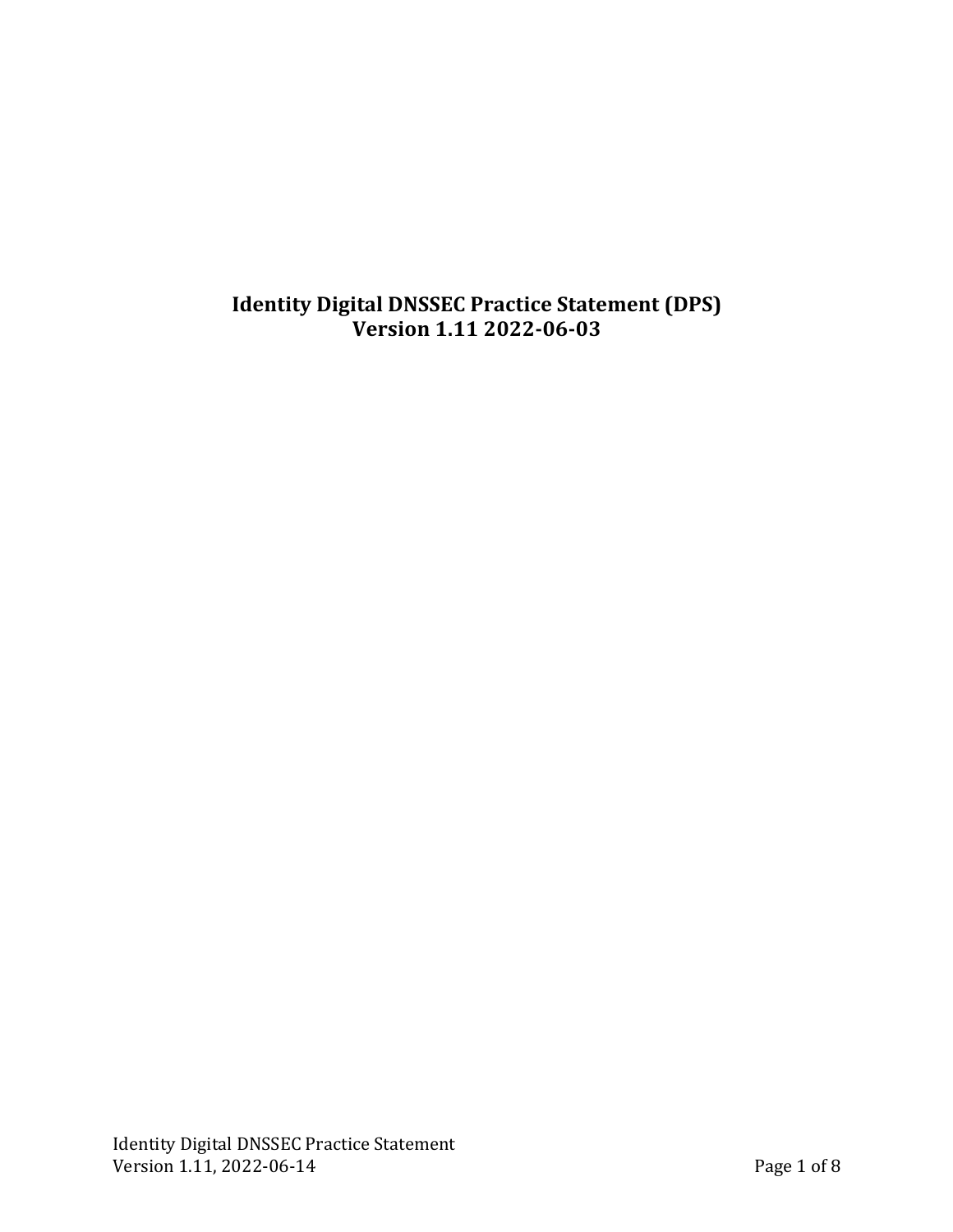#### 1. INTRODUCTION

1.1. Overview

This document was created using the template provided under the current practicing documentation.<sup>1</sup> Henceforth in this document, the "Company" shall refer to Identity Digital Inc., as well as Afilias, Inc. Afilias Limited, and Afilias Canada Corporation, and their subsidiaries. This document comprises the practices utilized by the Company to operate DNS zones as it relates to the DNS Security Extensions. Unless stated otherwise within this document, these statements pertain to all TLD zones under the Company's auspice that have been signed.

1.2. Document name and identification Identity Digital DNSSEC Practice Statement (DPS) Version 1.11

## 1.3. Community and Applicability

This section describes the various "stakeholders" of the functionality provided by DNSSEC and a signed TLD.

1.3.1. The TLD Registry

The Company operates in two distinct modes:  $(1)$  As a Registry Operator  $(RO)$ , where the TLD has been directly delegated to the Company by ICANN, and  $(2)$  as a Registry Service Provider (RSP), where the Company operates and performs the functions of maintaining the zone, on behalf of another entity (which acts as the RO). In the case where the Company is the RO for a zone, the Company is also acting as the RSP.

The Company is expected to perform the following functions:

- In "Online KSK" mode, where the Company is either the RO, or the Company is the RSP and the RO does not maintain the KSK: Generate the Key Signing Keys (KSK) for the zone.

- In "Offline KSK" mode, where the Company is the RSP and the RO maintains the KSK: Generate Key Signing Requests (KSRs) and receive Signed Key Responses (SKRs) to and from the RO, respectively.

- Generate the Zone Signing Keys (ZSK) for the zone. In "Offline KSK" mode, also include these ZSKs as part of KSRs.

- In "Online KSK" mode: Sign the apex DNSKEY RRSet using the KSK.

- In "Offline KSK" mode: Materials received from within the SKR are loaded and used as appropriate.

- Sign the relevant Resource Records of the zone using the ZSK.

- Update the ZSK and KSK as needed.

- In "Online KSK" mode: Send Delegation Signer (DS) Resource records to ICANN for inclusion into the root zone.

- Receive DS Resource Records from accredited registrars, and update the zone accordingly.

- Update the WHOIS information accordingly.

## 1.3.2. Accredited Registrars

Registrars that are accredited by a given TLD RO are required to make changes to the zone using one of two mechanisms via:  $(1)$  the RFC-based Extensible Provisioning Protocol (EPP) directly, or (2) via a Web Administration Tool. The Web Administration Tool is a Company provided front end to EPP. For DNSSEC, registrars are expected to maintain Delegation Signer (DS) records with the Company on behalf of their customer, the registrant.

 $1$  Definitions for many of the terms used in this document are defined in Section 2 of RFC 6841.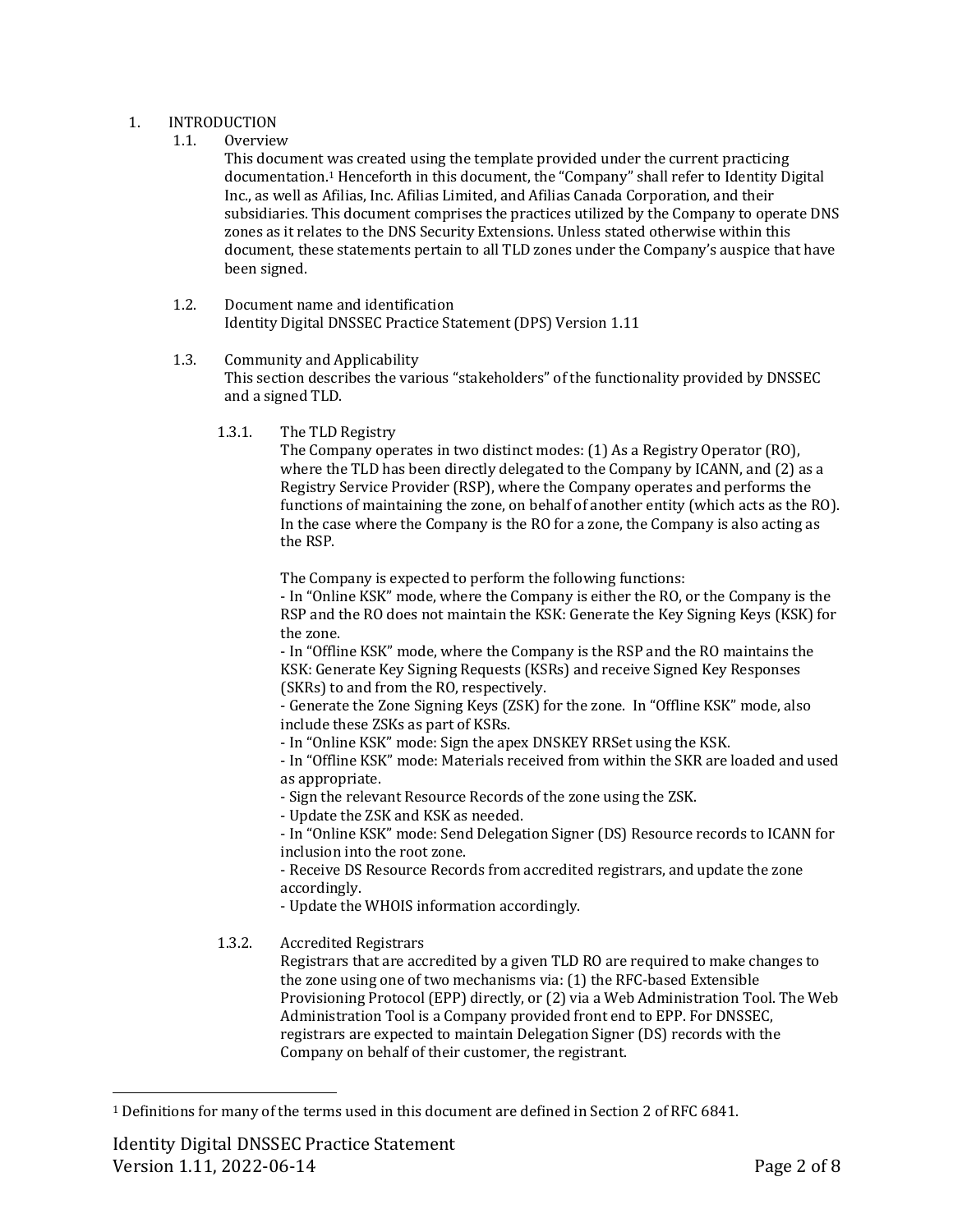1.3.3. Registrants

Registrants are responsible for ensuring that their second level zones are properly signed and maintained. They must also generate and upload DS records for their signed zones to their registrar (who, in turn, sends these into the Company).

- 1.4. Specification Administration
	- 1.4.1. Specification administration organization The Company maintains this specification.
	- 1.4.2. Contact Information

Questions or concerns regarding this DPS, or the operation of a signed TLD should be sent to the Company Customer Support Center. They can be reached via:

Phone: +1 (425) 298-2200 Email: support@identity.digital

1.4.3. Specification change procedures The DPS is reviewed periodically and updated as appropriate.

> All changes are reviewed by operations and security teams and submitted to executive management for approval. Once accepted, procedures are updated, and appropriate personnel are trained on any new or changed practice. Once all preparatory work has been completed, the DPS is published and becomes effective as of its publication.

- 2. PUBLICATION AND REPOSITORIES
	- 2.1. Repositories

This DPS can be found at https://donuts.domains/dps Only the Company Operations department has the ability to update the contents of the website. ACLs on the file are Read-Only.

2.2. Publication of public keys

The Company generates DS-record data for all zones run in "Online KSK" mode. Key Signing Keys (KSKs) are signed with the Secure Entry Point (SEP) bit set. As soon as possible, the Company sends DS-record data pertaining to these KSKs for signed TLD zones to ICANN for publication in the root. No other trust anchors or repositories are used.

- 3. OPERATIONAL REQUIREMENTS
	- 3.1. Meaning of domain names Generally, domain names are defined in Section 2 of RFC 8499.<sup>2</sup> Policies regarding restrictions on domain names within a given zone are specified by the registry operator, and vary from TLD to TLD.
	- 3.2. Identification and authentication of child zone manager Registry Operators must first give express permission to the Company to permit DNSSEC for child zones in a given TLD. Only registrars (on behalf of their registrants) are permitted to activate DNSSEC for a child zone. To activate DNSSEC, a registrar must submit a Delegation Signer (DS) record either via the Web Administration Tool, or via EPP (according to RFC 5910).

For EPP, each registrar has unique credentials to access the TLD registry, which are verified before EPP transactions of any kind can be conducted. For the Web Administration Tool,

<sup>2</sup> https://datatracker.ietf.org/doc/html/rfc8499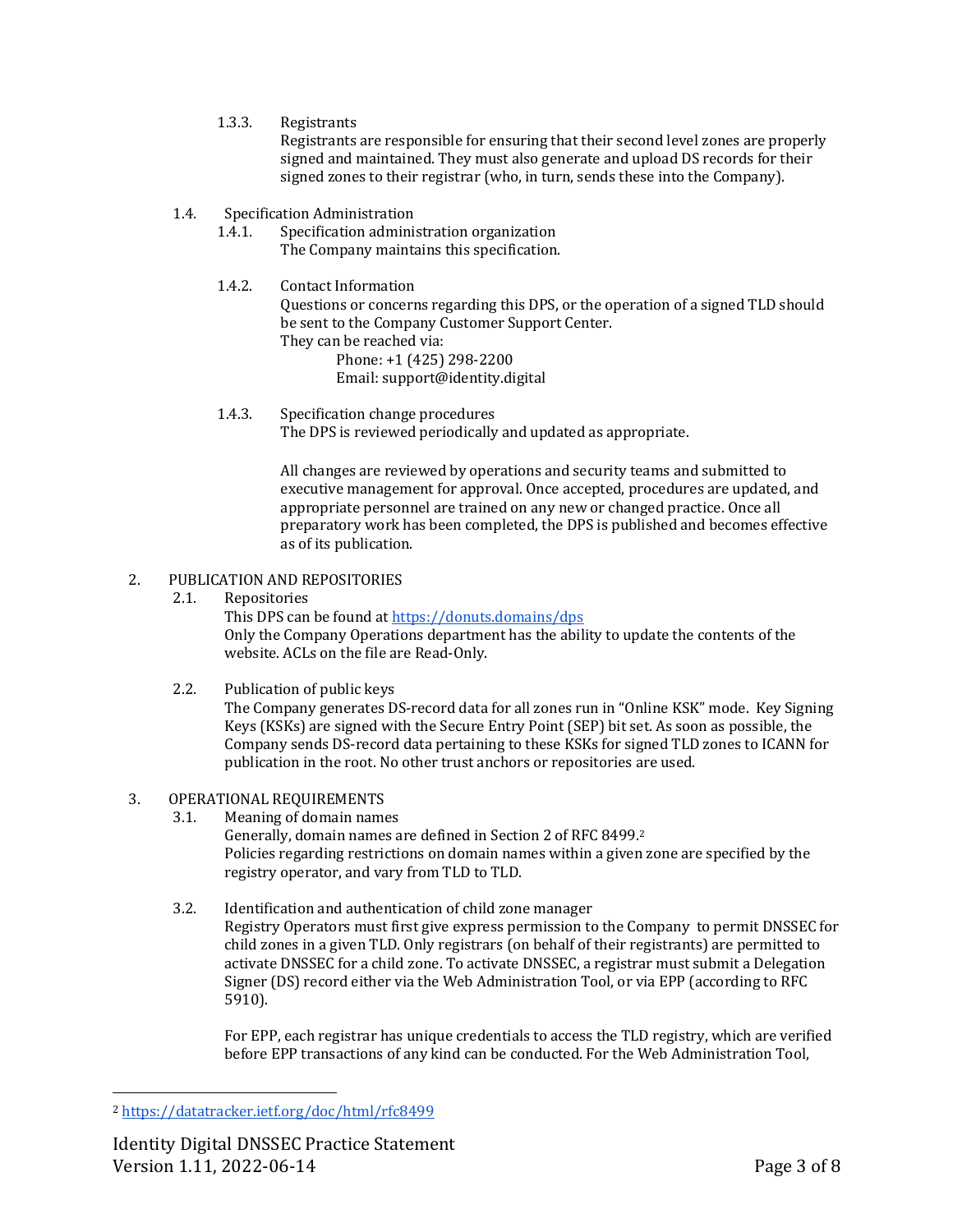certificates are used to uniquely identify each registrar.

- 3.3. Registration of delegation signer (DS) resource records DS records are sent to the registry by the registrar via EPP (specifically, according to RFC 5910). Once submitted to the TLD registry, the WHOIS data is changed, and the zone changes are automatically propagated out to the DNS infrastructure.
- 3.4. Method to prove possession of private key It is the responsibility of the accredited registrar to ensure the integrity of the data submitted to the Company. There is no requirement that a corresponding DNSKEY already be published in a zone before a DS record is submitted to the parent. This makes proof of possession of a private key unpredictable. The Company therefore does not perform any tests to prove possession of a private key.
- 3.5. Removal of DS resource records
	- 3.5.1. Who can request removal Only the sponsoring registrar for a domain name can add, change, or delete DS records for that domain name. Registrars must provide an Auth-Info code to verify any change for this domain name.
	- 3.5.2. Procedure for removal request DS records are removed using the appropriate EPP command, as specified by RFC 5910. Only the Sponsoring Registrar can request a DS record be removed, and then only if they include the correct Auth-Info code
	- 3.5.3. Emergency removal request Because this is facilitated via EPP, and the system is updated continuously, there is no additional procedure required for an emergency removal request.

## 4. FACILITY, MANAGEMENT AND OPERATIONAL CONTROLS

4.1. Physical Controls

The Company uses four geographically separate sites located in different countries that are not part of our offices. Both sites are physically protected environments that deter, prevent, and detect unauthorized use of, access to, and disclosure of sensitive information and systems. Both facilities limit access to authorized personnel. Visitors are only permitted by escort from Authorized personnel, and for a specific purpose (such as hardware repair by a technician).

All facilities provide redundant and backup power, air conditioning, and fire suppression and protection services. The sites provide redundant and backup DNSSEC services for each other. Reasonable precautions have been taken to minimize the impact of water exposure to the Company's systems.

Media with sensitive information is stored within the Company's facilities with appropriate physical and logical access controls designed to limit access to authorized personnel.

Sensitive documents, materials, and media are shredded or rendered unreadable before disposal.

The Company performs routine backups of critical system data and maintains an off-site backup with a bonded third party storage facility.

4.2. Procedural Controls

There are at least two operational teams with access to and responsibility for the signer systems. Each team member holds a part of the password necessary to grant access to the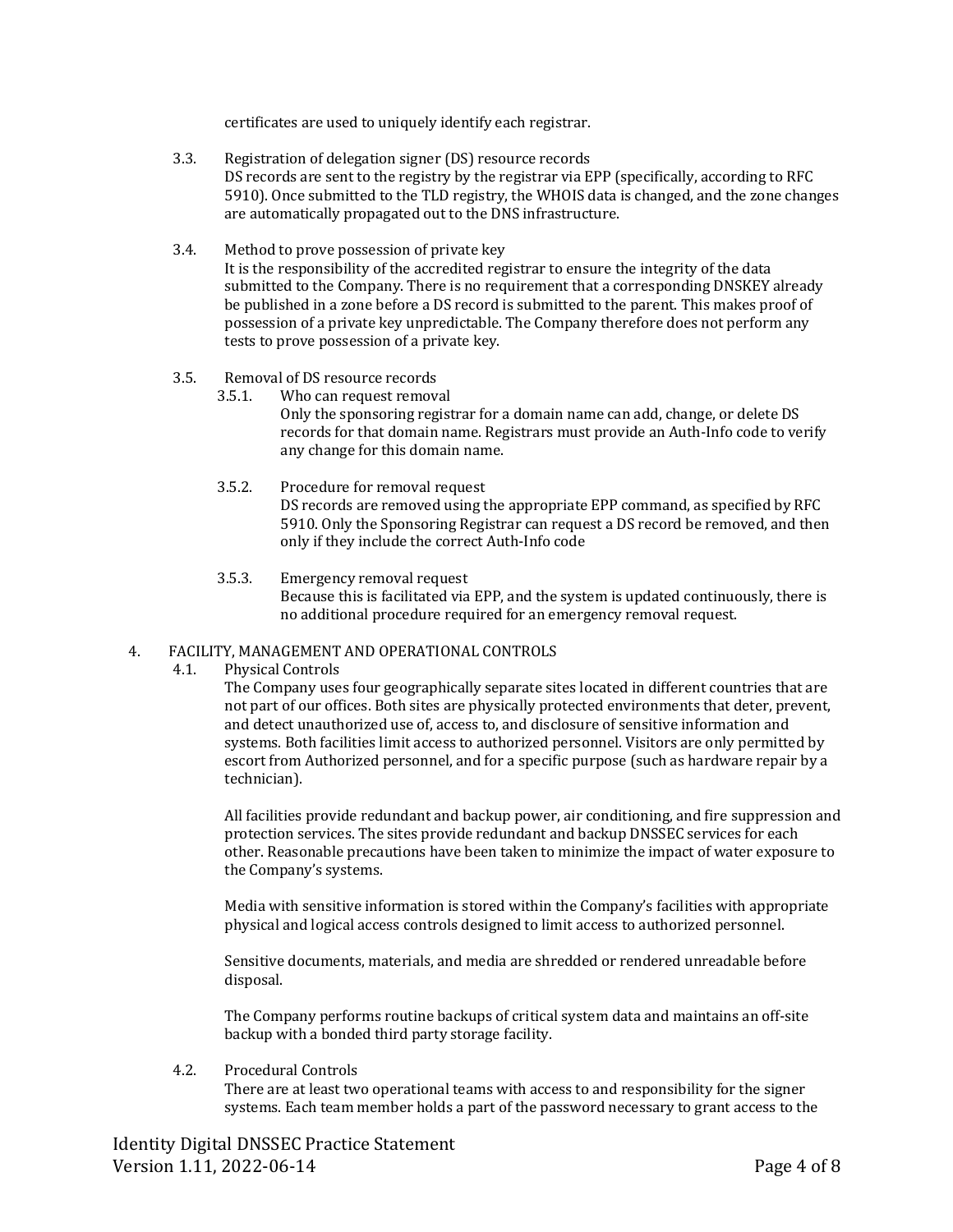signer systems. Any task performed on a signer system requires an authorized representative from each team to be present.

4.3. Personnel Controls

The Company requires that all personnel taking part in a trusted role have to have been working for the Company for at least one year and must have the qualifications necessary for the job role.

The Company provides training to all personnel upon hire as well as requisite training needed to perform job responsibilities. Refresher training and updates are provided as needed. Personnel and rotated and replaced as needed.

In limited circumstances, contractors may be permitted to occupy a trusted role. Any such contractor is required to meet the same criteria applied to a Company employee in a comparable position.

The Company provides all employees with the materials and documentation necessary to perform their job responsibilities.

4.4. Audit Logging Procedures

All key life cycle events, including but not limited to generation, activation, rollover, destruction, and use, whether successful or unsuccessful, are logged with a system that includes mechanisms to protect the log files from unauthorized viewing, modification, deletion, or other tampering.

Access to physical facilities is logged by the facility and the log is only accessible to authorized personnel.

The Company monitors all log entries for alerts based on irregularities and incidents. The Company security team reviews all audit logs at least weekly for suspicious or unusual activity.

4.5. Compromise and Disaster Recovery

In the event of a key compromise or disaster, the Company's incident response team would be notified. The response team has documented procedures for investigation, escalation, and response. The team is responsible for assessing the situation, developing an action plan, and implementing the action plan with approval from executive management.

The Company maintains redundant facilities to ensure immediate availability of a disaster recovery site should one site become unavailable. Key data is cloned, encrypted, and sent to a hot spare in the same facility, and to two spares in the redundant facility. The ability to encrypt and decrypt the key data resides entirely within each system's High Security Module, and exists nowhere external to the signing systems.

4.6. Entity termination

The Company has adopted a DNSSEC termination plan in the event that the roles and responsibilities of the signing services must transition to other entities. The Company will coordinate with all required parties in order to execute the transition in a secure and transparent manner.

#### 5. TECHNICAL SECURITY CONTROLS

5.1. Key Pair Generation and Installation All key pairs are generated on the signer systems according to parameters set by the operational team. The signer systems meet the requirements of FIPS 140-2 level 2 or higher. The public key is automatically inserted in the TLD zone file as a DNSKEY resource record as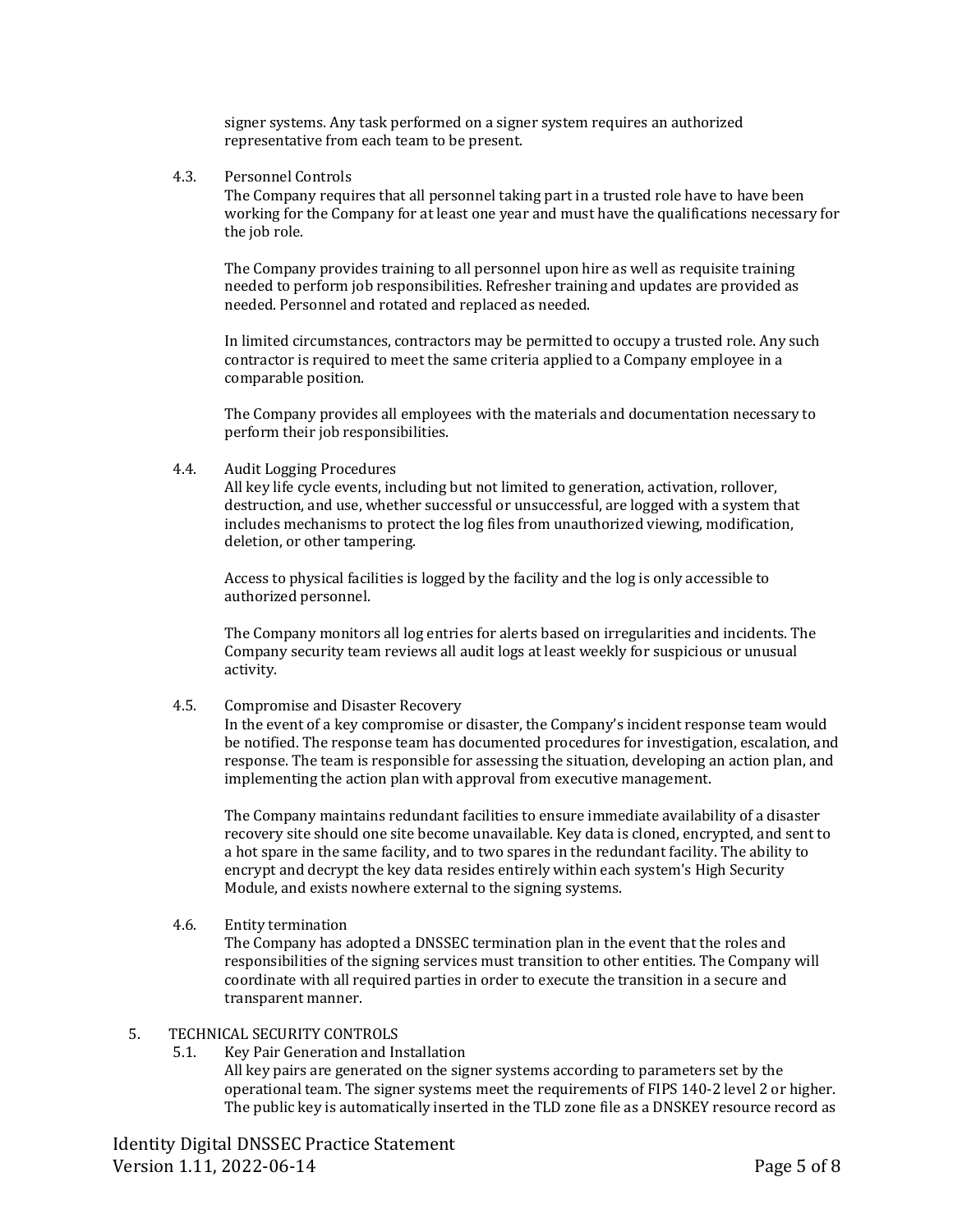part of the signing process. A DS record is made available for submission to the parent (root) zone.

The signer system maintains the separation of the KSK from the ZSK and manages the use of each key pair as appropriate. Each key is used for only one zone.

In "Offline KSK" mode, ZSKs are installed only after they have been signed via a KSR / SKR transaction with the RO. Only ZSKs and the DNSKEY signatures within the current timeframe are active.

5.2. Private key protection and Cryptographic Module Engineering Controls All signing modules are FIPS 140-2 level 2 certified or higher. No unencrypted access to the private key is permitted. Access to the signer system is specified in the Procedural and Personnel Control sections.

Multiple redundant signing systems are maintained. The systems include a mechanism to backup key pairs and other operational parameters to each other in a secure manner. Private keys are not otherwise backed up, escrowed, or archived. When a private key is deactivated it is destroyed by the signing system.

A trusted team has the authority to create, activate, and deactivate key pairs, and executes the responsibility according to documented policies and procedures.

- 5.3. Other Aspects of Key Pair Management
	- 5.3.1. Public key archival Obsolete public keys are not archived.
	- 5.3.2. Key Usage Periods

Zone Signing Keys (ZSKs) are used in production for approximately one month before being rolled. Key Signing Keys (KSKs) are rolled based on RO policy, but are expected to change at least every five years.

#### 5.4. Activation Data

Activation data is a set of passwords corresponding to user accounts with key-generation privileges. The passwords are "split" to ensure that no single operator can perform these operations.

#### 5.5. Computer Security Controls

The Company ensures that the systems maintaining key software and data files are trustworthy systems secure from unauthorized access. In addition, the Company limits access to production servers to those individuals with a valid business reason for such access. General application users do not have accounts on production servers.

5.6. Network Security Controls

The signing systems are placed in the Company's production systems, which are logically separated from all other systems. Use of normal network security mechanisms such as firewalls mitigate intrusion threats; only restricted role users are allowed access to production systems, and their work is logged.

#### 5.7. Timestamping

The signer systems securely synchronize their system clocks with a trusted time source inside the Company's network.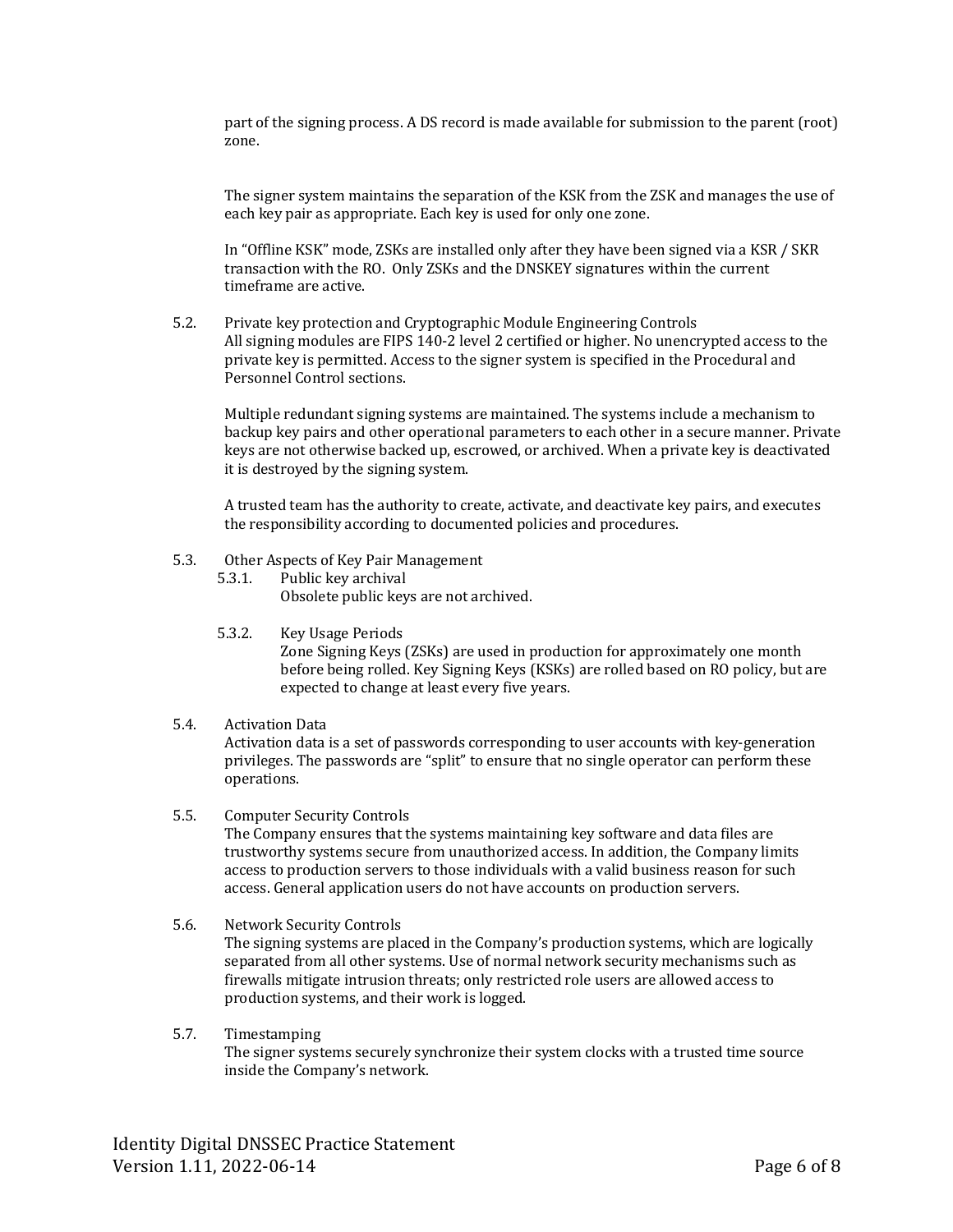#### 5.8. Life Cycle Technical Controls

Applications developed and implemented by the Company conform to its development and change management procedures. All software is traceable using version control systems. Software updates in production are part of a package update mechanism, controlled via restricted role access and updated via automated recipes. All updates and patches are subject to complete verification prior to deployment. The Company also uses a third-party solution on its signer systems, where updates are tested in a secure lab environment prior to deployment.

## 6. ZONE SIGNING

- 6.1. Key lengths, Key Types and algorithms
	- 6.1.1. Key Signing Key The Company uses a key length of at least 2048 bits with Algorithm  $8<sup>3</sup>$  as the generation algorithm.
	- 6.1.2. Zone Signing Key The Company uses a key length of at least 1024 bits with Algorithm 8 as the generation algorithm.
- 6.2. Authenticated denial of existence Authenticated denial of existence is provided through the use of NSEC3 records as specified in RFC 5155<sup>4</sup>
- 6.3. Signature format SHA-256, using RSA
- 6.4. Key Rollover

6.4.1. Zone signing key roll-over The Company rolls the ZSK with a pre-publishing scheme as described in RFC 46415, section 4.2.1.1. ZSK roll-over is carried out once a month.

- 6.4.2. Key signing key roll-over The Company rolls the KSK with a double-DS scheme, as described in RFC 4641, section 4.2.1.2. There are no planned KSK rollover frequencies defined at this time.
- 6.5. Signature life-time and re-signing frequency Zones are signed once every  $8$  or  $9$  days (4 times a month), with a signature life-time of  $20$ days. Jitter is introduced to avoid presumptive attacks during signing.

## 6.6. Verification of resource records

DNSKEY and SOA RRSet signatures are verified prior to publication.

- 6.6.1. Verification of zone signing key set Verification of the zone signing key set is performed by validating the public key data contained in the Key Signing Record.
- 6.7. Resource records time-to-live DNSKey 1 day (86400s) NSEC3 SOA minimum (1 day) Delegation Signer (DS) 1 day

<sup>&</sup>lt;sup>3</sup> As defined in https://www.iana.org/assignments/dns-sec-alg-numbers/dns-sec-alg-numbers.xhtml#dnssec-alg-numbers-1

<sup>4</sup> https://datatracker.ietf.org/doc/html/rfc5155

<sup>5</sup> https://datatracker.ietf.org/doc/html/rfc4641